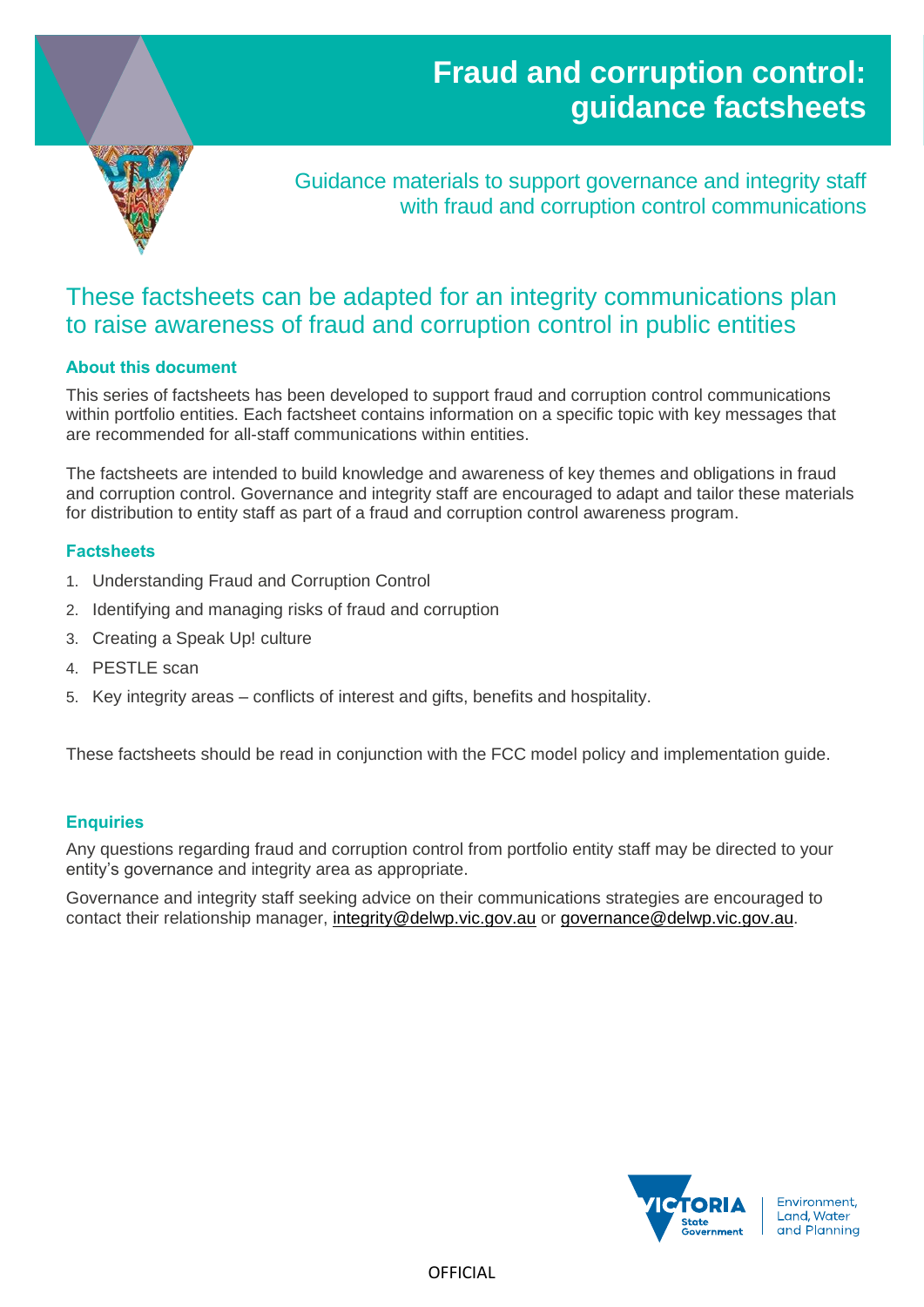# 1. Understanding Fraud and Corruption Control

## **Fraud and Corruption Control is a shared responsibility**

Fraud and corruption can pose serious risks to the operation, reputation and culture of an organisation. Fraud and corruption control is a shared responsibility, and everyone can play a part in building a culture of integrity within organisations.

### **Definitions**

The Australian Standard for Fraud and Corruption Control was revised in 2021 to include the following definitions of fraud and corruption:

**Fraud** is dishonest activity causing actual or potential gain or loss to any person or organisation (including theft of money or other property) by employees or persons external to the organisation, and/or where deception is used at the time, immediately before or immediately following the activity.

**Fraud** also includes the deliberate falsification, concealment, destruction, or use of falsified documentation used or intended for use for a normal business purpose or the improper use of information or position for personal benefit.

**Corruption** is the misuse of public power or position. It includes where a public officer abuses their position of trust to achieve personal advantage or advantage for another person or organisation and acts contrary to the interests of the organisation.

**Corruption** also occurs where a person adversely affects the honest performance of a public officer or public body in the exercise of public functions or powers. For example the manipulation of documents for a permit application may lead to unfair selection.

### **Examples of fraud**

Fraud and corruption may include, but is not limited to:

- Theft of any kind, including theft of cash, supplies, equipment, tools, data and records
- Accounting fraud, for example the manipulation, falsification or alteration of financial information
- Undisclosed and/or unmanaged conflicts of interest between one's public duties and private interests
- Misuse of credit cards, assets, equipment or facilities
- Wrongfully using information or intellectual property
- Unlawful procurement of property, equipment, materials or services
- Providing false or misleading information
- Failing to provide information when there is an obligation to do so
- Making or using false, forged or falsified documents
- Abusing a position of power for personal gain
- Falsifying timesheets or leave balances

#### **Obligations for staff**

Employees and other workplace participants have a duty to act in the public interest and must not engage in fraud or corruption. Employees and other workplace participants who suspect or have knowledge of fraudulent activity or corrupt conduct have an obligation to immediately report the matter to the [Independent Broad-based Anti-corruption Commission \(IBAC\).](https://www.ibac.vic.gov.au/reporting-corruption/public-interest-disclosures)

Employees and other workplace participants may refer to [organisation name]'s Fraud and Corruption Control [Framework or System] and Policy for further information.

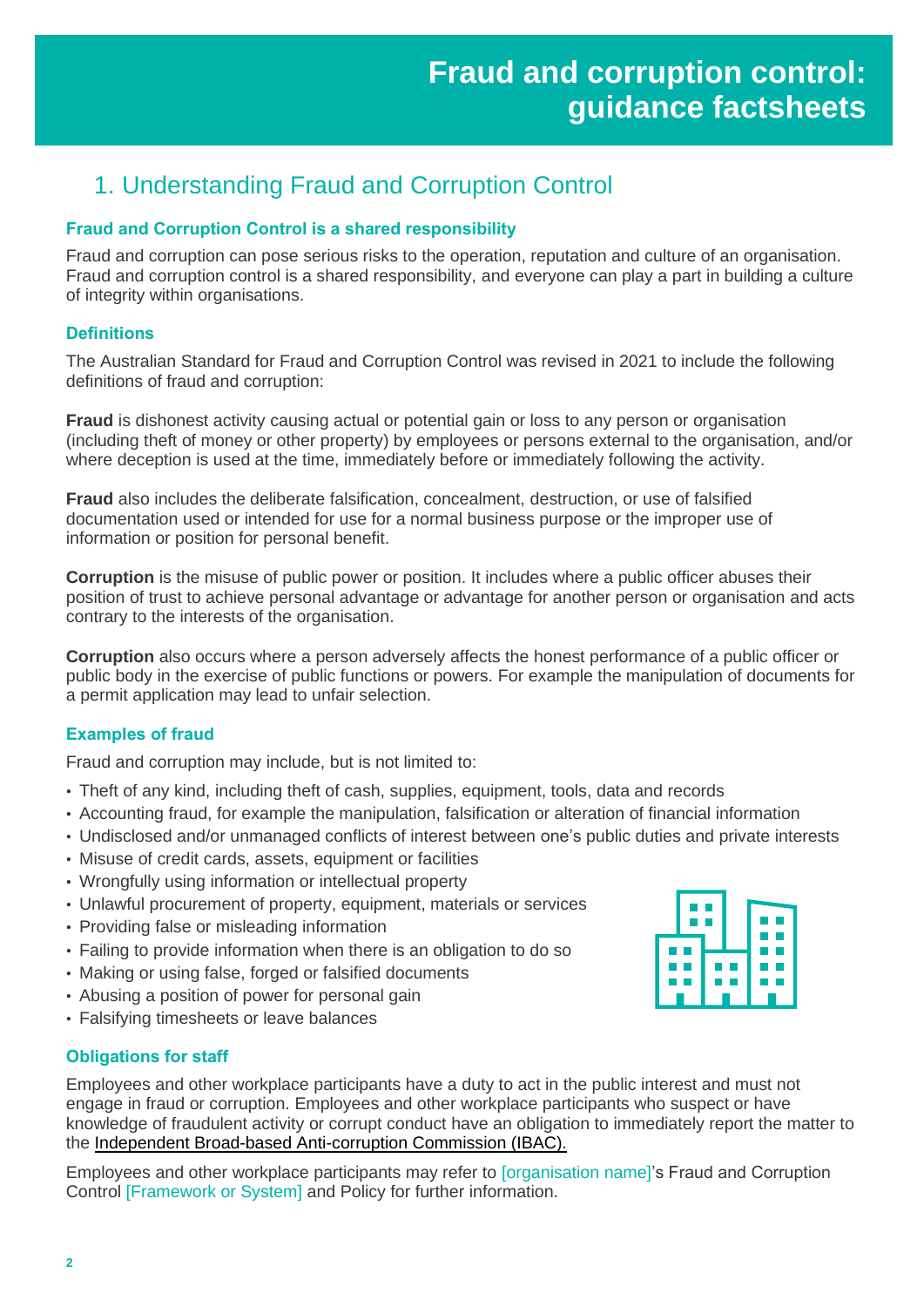# **Fraud and corruption control: guidance factsheets**

TITT

# 2. Identifying and managing fraud and corruption risks

#### **Fraud and corruption can take many forms and may occur in a wide range of areas**

#### **Finance**

Fraud and corruption can occur during the purchasing, procurement and contract management process, or while arranging program funding and grants management. Major programs and large investments can also present fraud and corruption risks.

The arranging of payments, particularly crisis payments, pre-payments, or travel and hospitality payments can also give rise to fraud and corruption risks. Effective financial management systems are essential to managing these risks.

Employee entitlements such as expenses, leave, travel reimbursements and attendance records may also present fraud and corruption risks.

### **Employment**



Employment, recruitment and human resources are also high-risk areas for fraud and corruption. Fraud and corruption may occur during the recruitment and selection of employees or other workplace participants. It is important that all staff involved in the recruitment process are aware of their obligations to declare and manage conflicts of interest, to ensure a fair, impartial and merit-based selection process.

Staff with privileged system access, such as administrator access, or staff undertaking activities that require access to sensitive data may also be targets of fraud and corruption. These staff should be aware of how to identify and respond to suspected incidents of fraud and corruption when they occur.

#### **Exercise of powers and decision-making**

Employees or workplace participants who carry out a statutory function on behalf of the entity should also be aware of fraud and corruption risks. The issuing and renewal of licenses or permits, or offering exemptions, waivers or penalties in relation to statutory obligations may also represent high-risk areas.

### **Early warning signs of potential fraud and corruption**

All staff should learn to recognise the red flags that may represent fraud and corruption. These may include issues of control, for example having excessive control issues over processes, or demonstrating an unwillingness to share duties or take leave. Staff that frequently override internal controls or show an unusually close association with suppliers or customers may have an undisclosed conflict of interest. Failing to keep accurate records or receipts, or seeking access to areas that they should not be able to access may also indicate fraud and corruption.

Personal characteristics that can lead to fraud and corruption include significant personal stress, past legal or compliance problems, financial hardship, addiction and gambling problems, unhappiness with their employer or a strong sense of entitlement. If staff notice any significant behavioural changes in an individual and any suspicious behaviour they may report these to their manager or the organisation's governance/integrity area.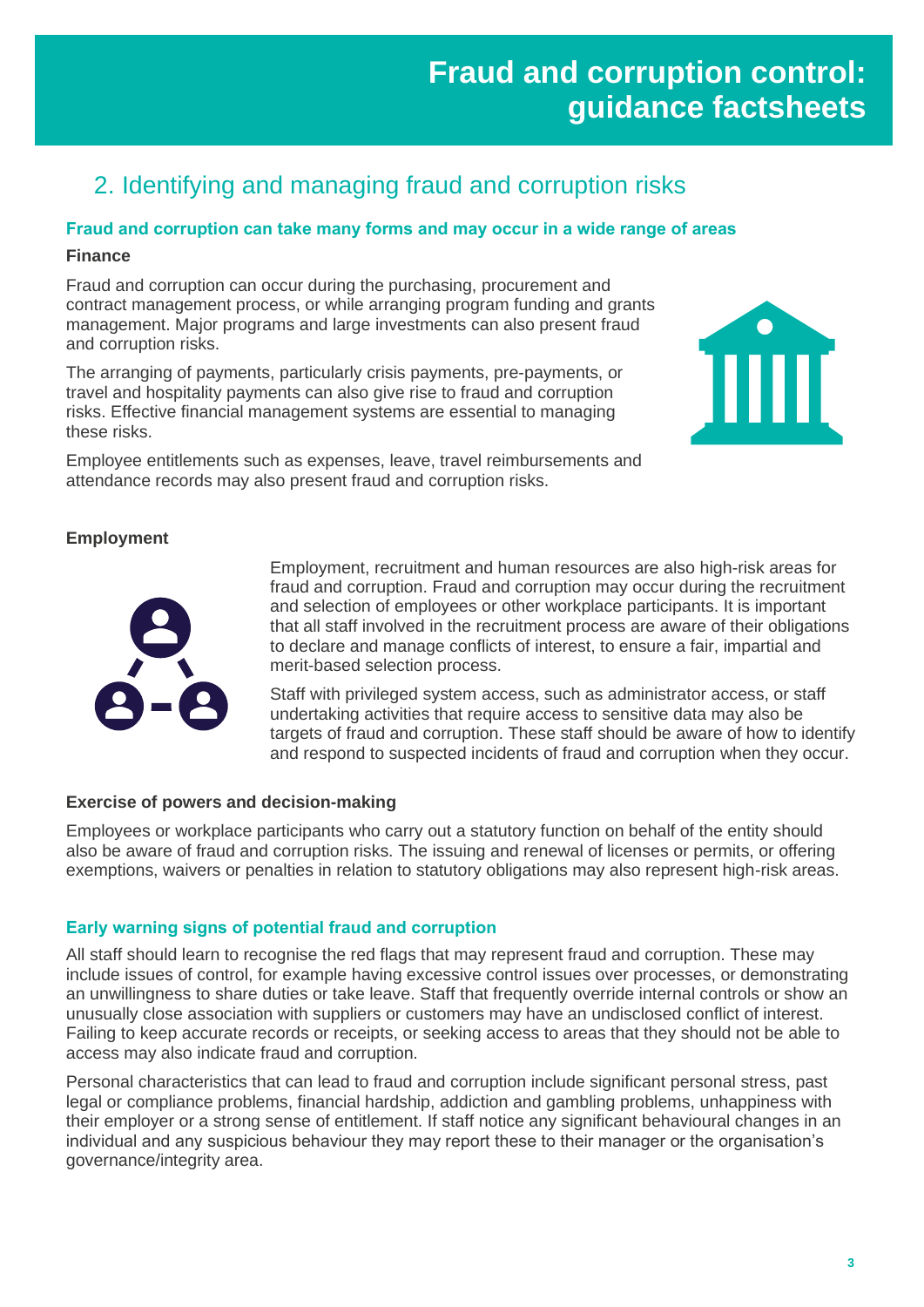# **Fraud and corruption control: guidance factsheets**

## **The fraud triangle**

The fraud triangle is a longstanding theory that proposes that individuals are more likely to engage in fraud and corruption when three elements are present. These are: pressure, opportunity and rationale. Understanding different contributing factors and the methods employed to commit fraud helps to design prevention measures.



**Pressure**: personal circumstances such as financial difficulties, greed, loss of employment, gambling addictions, health problems or debts

**Opportunity**: enabled by weak internal controls, poor oversight and procedural gaps. Some people take advantage of opportunities and others are actively looking for programs or situations to exploit. These can start small and increase once the opportunity is confirmed.

**Rationalisation**: people find a way to make fraud activity acceptable in their own minds. Some examples are: "I'll pay it back later", "No one will notice', "Others do the same thing", "I deserve it", "I'm doing it for my family"

### **Consequences of fraud and corruption:**

Fraud and corruption require intent and are more than non-compliance, carelessness, accidents or errors. These incidents have serious consequences including:

- Long term psychological impacts for individuals involved, including witnesses, victims and perpetrators
- Reputational damage and loss of employment for individuals who are found to have committed fraud
- Reduced morale in business units or causing staff to leave
- Reduced capacity for government to deliver services and support for Victorian communities
- Funding not being available for important public services, such as health and education
- Resource-intensive and lengthy investigations
- Reduced public trust in the agency or government more broadly
- Damage to related industries, security and the environment.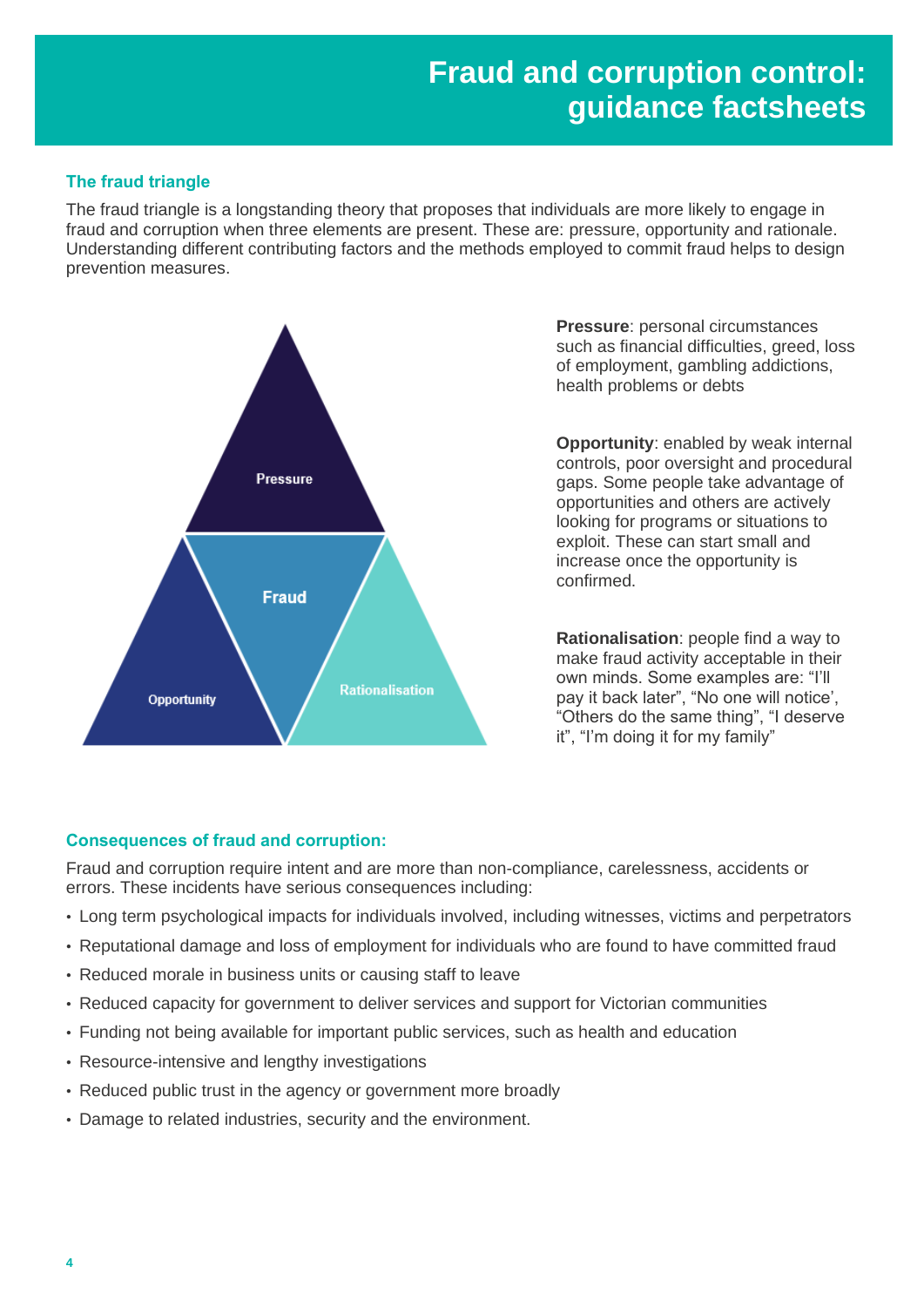# 3. Creating a Speak Up! culture

### **Building a culture of integrity**

A strong, effective and appropriate culture is central to good governance, and every employee has a part to play in demonstrating the seven core [public sector values,](https://vpsc.vic.gov.au/ethics-behaviours-culture/public-sector-values/) and behaving according to the [Code of](https://vpsc.vic.gov.au/resources/code-of-conduct-for-employees/)  [Conduct for Victorian Public Sector Employees.](https://vpsc.vic.gov.au/resources/code-of-conduct-for-employees/)

Embedding a culture of integrity ensures that all staff can Speak Up! if they see something that doesn't look right. All managers should ensure that their teams feel safe and supported to report their concerns through the appropriate channel – whether to their manager directly, the organisation's governance and integrity area, or external bodies including the Independent Broad-based Anti-corruption Commission.

Stress and job dissatisfaction may increase the risk of fraud and corruption occurring. Public entities are encouraged to consider implementing wellbeing initiatives aimed at reducing workplace stress to build a constructive and supportive workplace culture.

Section 2.7 of the Australian Standard for Fraud and Corruption Control requires organisations to implement a program aimed at ensuring that the board, senior management, specialist fraud and corruption resources, line management and all other personnel are aware of the organisation's fraud and corruption risks and how they should respond if they suspect fraud or corruption. Under the Standard, overall responsibility for ensuring that this program is implemented rests with the board and senior management, however the day-to-day elements may be delegated to expert business areas.

#### **Setting the tone from the top with ethical leadership**

The board and senior management have a significant responsibility in creating a culture of integrity and leading by example. Communications or newsletters from the organisation's leaders should include reminders for staff on how to report something that doesn't look right, and how staff can contribute to a culture of integrity by acting in the public interest with ethics and accountability. The board and senior management should role model ethical behaviour and create a positive, open and supportive environment for staff.

#### **Including a Speak Up! reminder**

Governance and integrity staff may wish to include the following banner, or some adaption of it when developing communications for staff:

**If you see something that doesn't look right, you can discuss your concerns with your manager. For serious matters, you can also consider making a public interest disclosure under the** *Public Interest Disclosure Act 2012***. [Contact IBAC to make a report](https://www.ibac.vic.gov.au/reporting-corruption/report) or call their hotline on 1300 735 135.**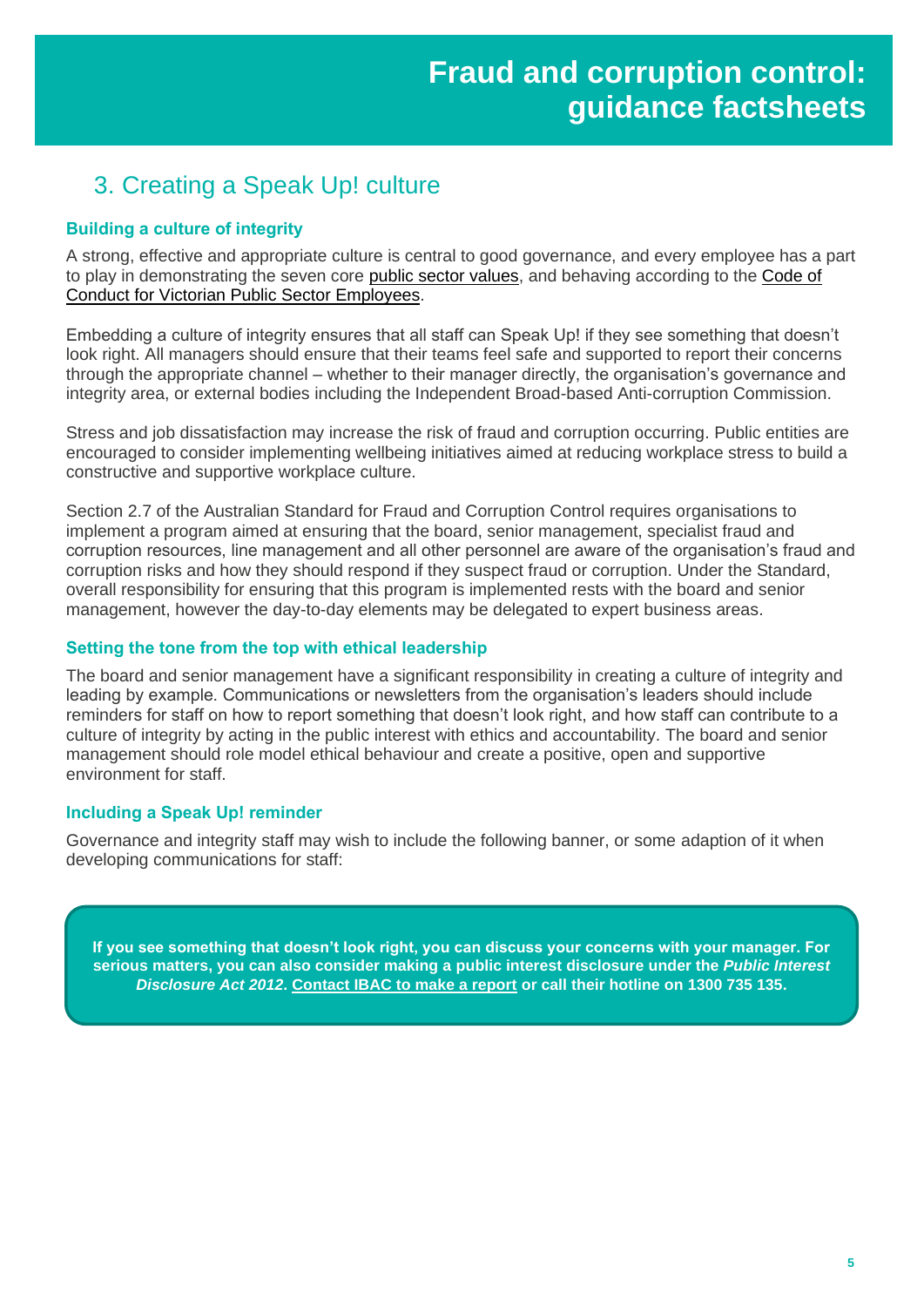# 4. PESTLE scans

#### **External environmental scan**

Section 2.9 of the Australian Standard for Fraud and Corruption Control (FCC) requires organisations to systemically scan and monitor the external environment to identify fraud and corruption risks. Understanding the external operating environment can help to design policies and communications that address risks and prevent incidents from occurring before they arise. These environmental scans must occur at least every two years as part of a review of the entity's FCC system or framework. All staff may benefit from undertaking PESTLE scans to take 'the big picture' into account when designing projects.

## **The PESTLE model:**

| <b>Area</b>                         | <b>Details and examples</b>                                                                                                                                                                                                                                                                           |
|-------------------------------------|-------------------------------------------------------------------------------------------------------------------------------------------------------------------------------------------------------------------------------------------------------------------------------------------------------|
| <b>Political environment</b>        | To identify the political situation of the environment in which the organisation<br>operates, including the stability and leadership of the government, whether<br>there is a budget deficit or surplus, lobbying interests and international political<br>pressure.                                  |
| <b>Economic environment</b>         | To determine the economic factors that could have an impact on the<br>organisation, including interest rates, inflation, unemployment rates, foreign<br>exchange rates and monetary or fiscal policies                                                                                                |
| <b>Social environment</b>           | To identify the expectations of society by analysing factors such as consumer<br>demographics, significant world events, integrity issues, cultural, ethnic and<br>religious factors, and consumer opinions.                                                                                          |
| <b>Technological</b><br>environment | To identify how technology, including technological advancements, social<br>media platforms and the role of the internet more broadly, is affecting or could<br>affect the organisation.                                                                                                              |
|                                     | For example, a scan could reveal a fake account purportedly registered to<br>prominent individuals who has been dealing with the organisation.                                                                                                                                                        |
| <b>Legal environment</b>            | To identify how specific legislation, including industry specific regulations, and<br>case law are affecting or could affect the organisation's future operations. For<br>Victorian Public Sector agencies this includes the Public Administration Act,<br>Standing Directions and VPSC requirements. |
|                                     | For example, a search of recent court judgements could expose specific<br>instances of fraud and corruption that a competitor of the organisation was<br>exposed to and the legal ramifications of that fraud and corruption on the<br>competitor                                                     |
| <b>Environmental factors</b>        | To identify how national and international environmental issues are affecting or<br>could affect the organisation.                                                                                                                                                                                    |
|                                     | These issues could include environmental laws, the geographical location of<br>the organisation, climate change and interested party views on environmental<br>issues.                                                                                                                                |

The Standard recommends monitoring these areas when conducting environmental scanning:

• Newspapers and news sites

• Social media platforms and blogs

• Websites

• Industry journals, magazines and books

• Reports and surveys • Interviews

• Podcasts

• Presentations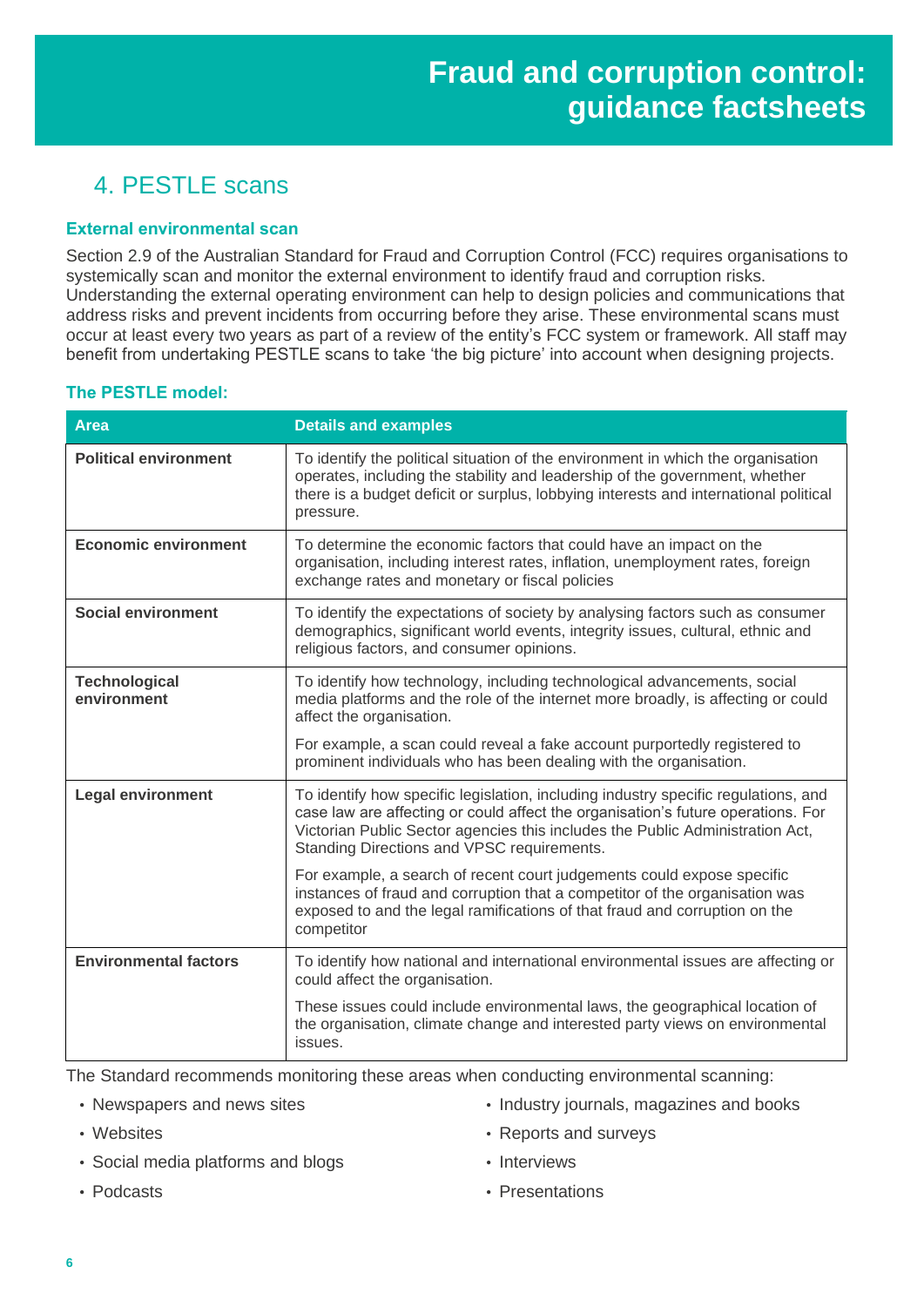

# 5. Key integrity areas – conflicts of interest and gifts, benefits and hospitality

#### **About this factsheet**

This factsheet provides guidance on two key integrity topics: conflicts of interest, and gifts, benefits and hospitality. Public sector employees have important obligations to declare any conflicts of interest or offers of gifts, benefits and hospitality, and agencies are required to have processes in place to ensure effective management and record-keeping. The department will provide further information on these topics in 2022. This factsheet serves as a starting point to complement your communications strategy and key messages for staff.

#### **Conflict of interest**

Conflicts of interest occur when a public officer has private interests that may influence, or could be seen to influence, their ability to act impartially and in the public interest. Conflicts of interests can be actual, potential or perceived, with all types carrying risks and requiring declaration and management. Conflicts of interest can be direct – relating to a public officer's own interests – or indirect – relating to the interests of others, such as friends or family members. They can also be financial or non-financial.



Encountering a conflict of interest is not uncommon and isn't necessarily a problem, so long as it is declared and managed effectively. Having a conflict of interest does not automatically mean that corruption is involved, and most can be managed without changing roles or functions. The VPSC has a [model policy and declaration form](https://vpsc.vic.gov.au/resources/conflict-of-interest-guidance-for-organisations/) that your agency should adapt and implement if processes are not already in place.

Conflicts of interest can occur in any area of an organisation. Some examples include:

- In the **Finance** area, particularly during the procurement or grants management process. A public officer may have an existing relationship with a supplier or contractor which could lead to biased decisionmaking and allocation of public funds
- In **Employment**, including recruitment, or staff engaging in outside work
- **Offers** of gifts, benefits and hospitality, or sponsorship offers
- **Relationships** with family friends and associates, or a consensual personal relationship in the workplace.
- **Exercise of powers and decision-making** through the exercise of a statutory function on behalf of the entity, for example the issuing of licenses or permits.

Undisclosed conflicts of interest can have serious consequences – including legal, reputational and financial – for both the individual and the public entity. As the most common underlying feature of integrity breaches, good conflict of interest management is a key prevention and detection mechanism. It is important for all staff to feel safe and supported in declaring conflicts of interest as they arise to ensure they can be managed effectively.